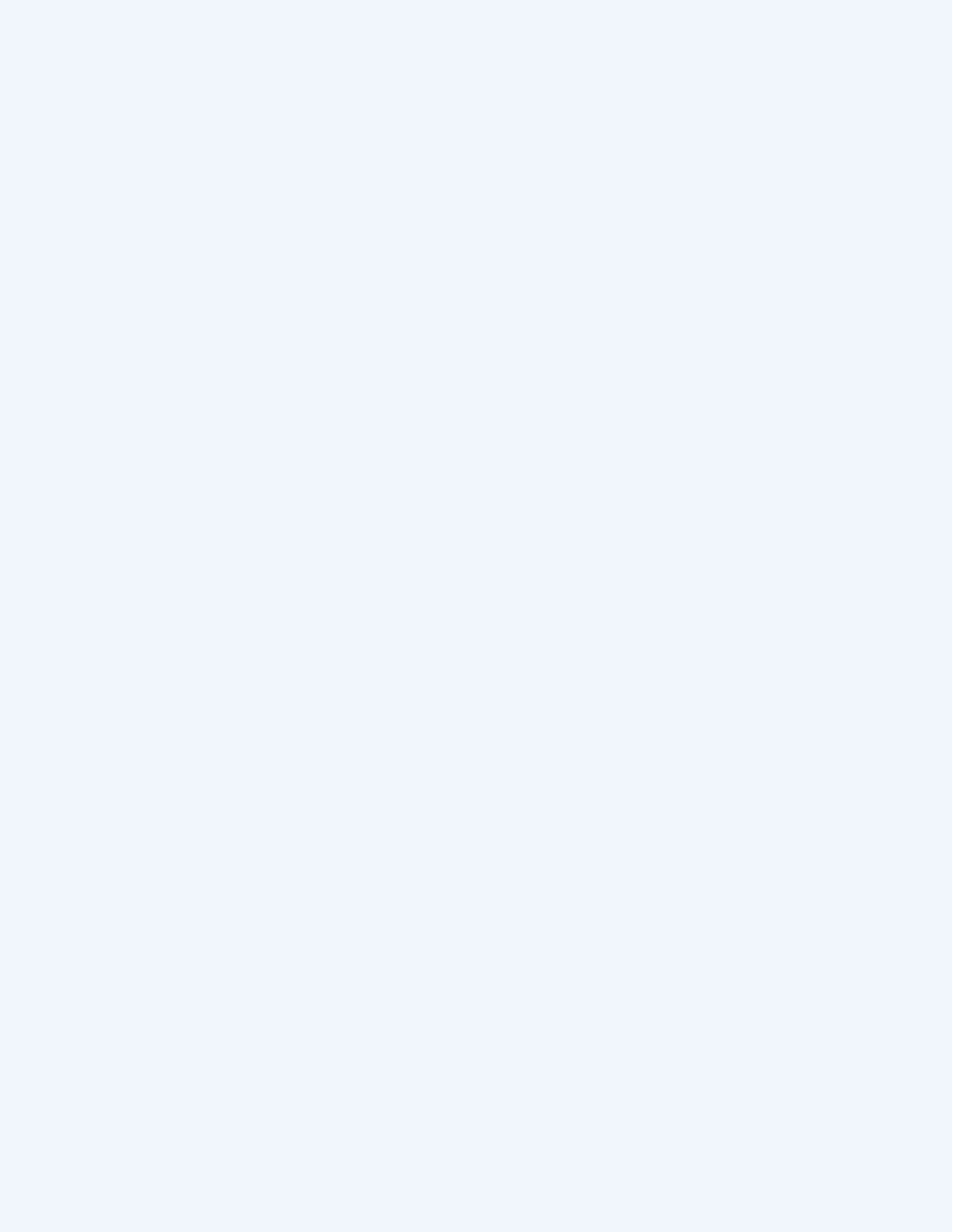# **Table of Contents**

### **Recommendations for Future Strategies**

| 1: Improve student success in entry-level courses by aligning<br>mathematics to academic programs of study. $\dots \dots \dots \dots \dots$ |  |
|---------------------------------------------------------------------------------------------------------------------------------------------|--|
| 2: Develop, implement and evaluate co-requisite strategies to                                                                               |  |
| 3: Strengthen advising support for all students $\dots \dots \dots \dots \dots$                                                             |  |
|                                                                                                                                             |  |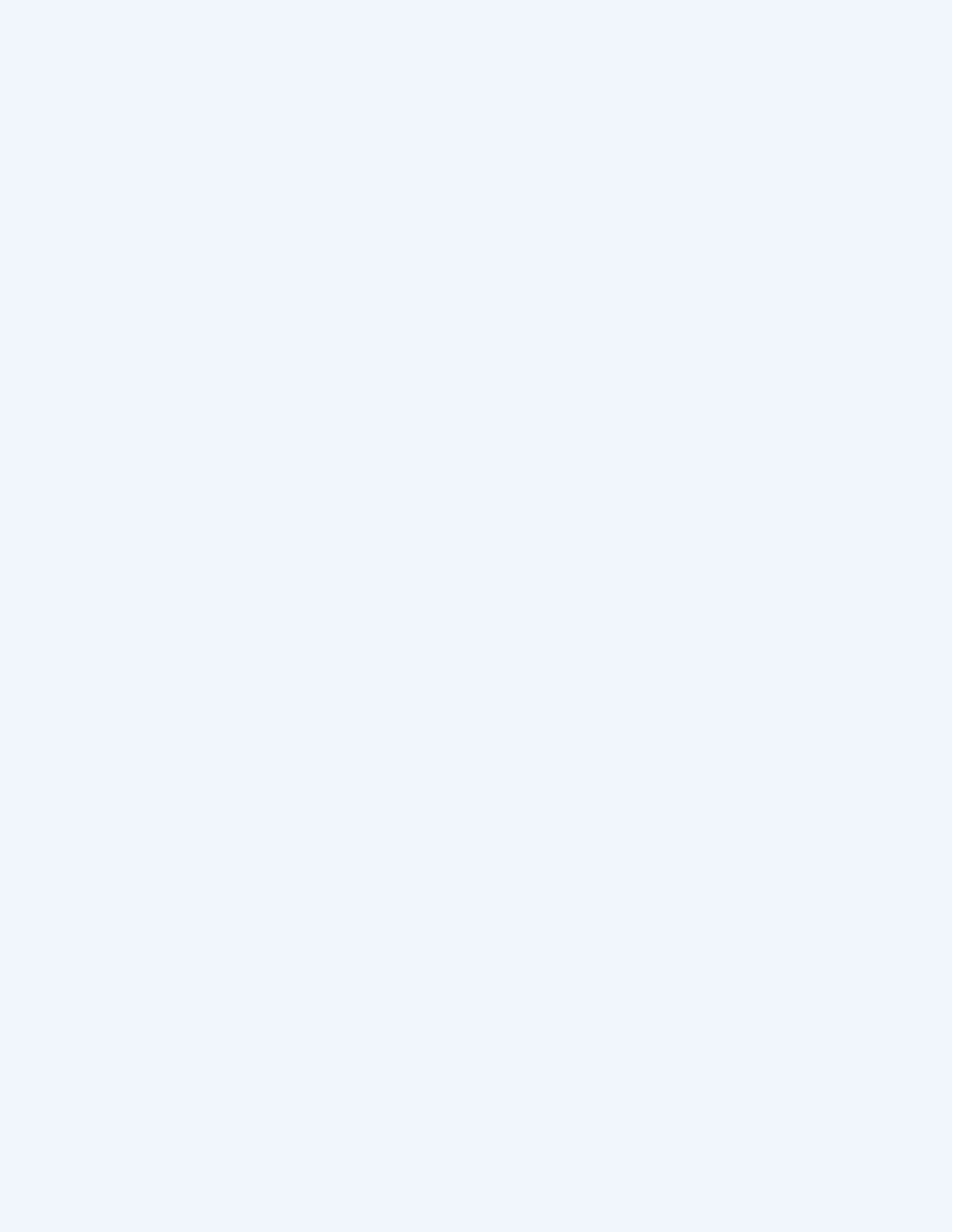## **Introduction**

In fulfillment of Ohio Revised Code 3333.041 (A) (1), the Chancellor of the Department of Higher Education has published a listing by school district of the number of the 2014 high school graduates who subsequently attended a state institution of higher education in academic year 2014-2015. The listing provides the percentage of each district's graduates who were required to enroll in a non-credit-bearing remedial course in English or mathematics prior to enrolling in credit-bearing courses generally required for first-year students. The listing is posted online at: **https://www.ohiohighered.org/data-reports/college-readiness**.

In fulfillment of Ohio Revised Code and 3345.061 (H), the Chancellor of the Department of Higher Education and the Superintendent of Public Instruction herein submit the **2014 Ohio Remediation Report**. The report provides a review of the data, an overview of Ohio's Remediation-Free Guarantee and recommendations for future strategies to reduce the need for remediation.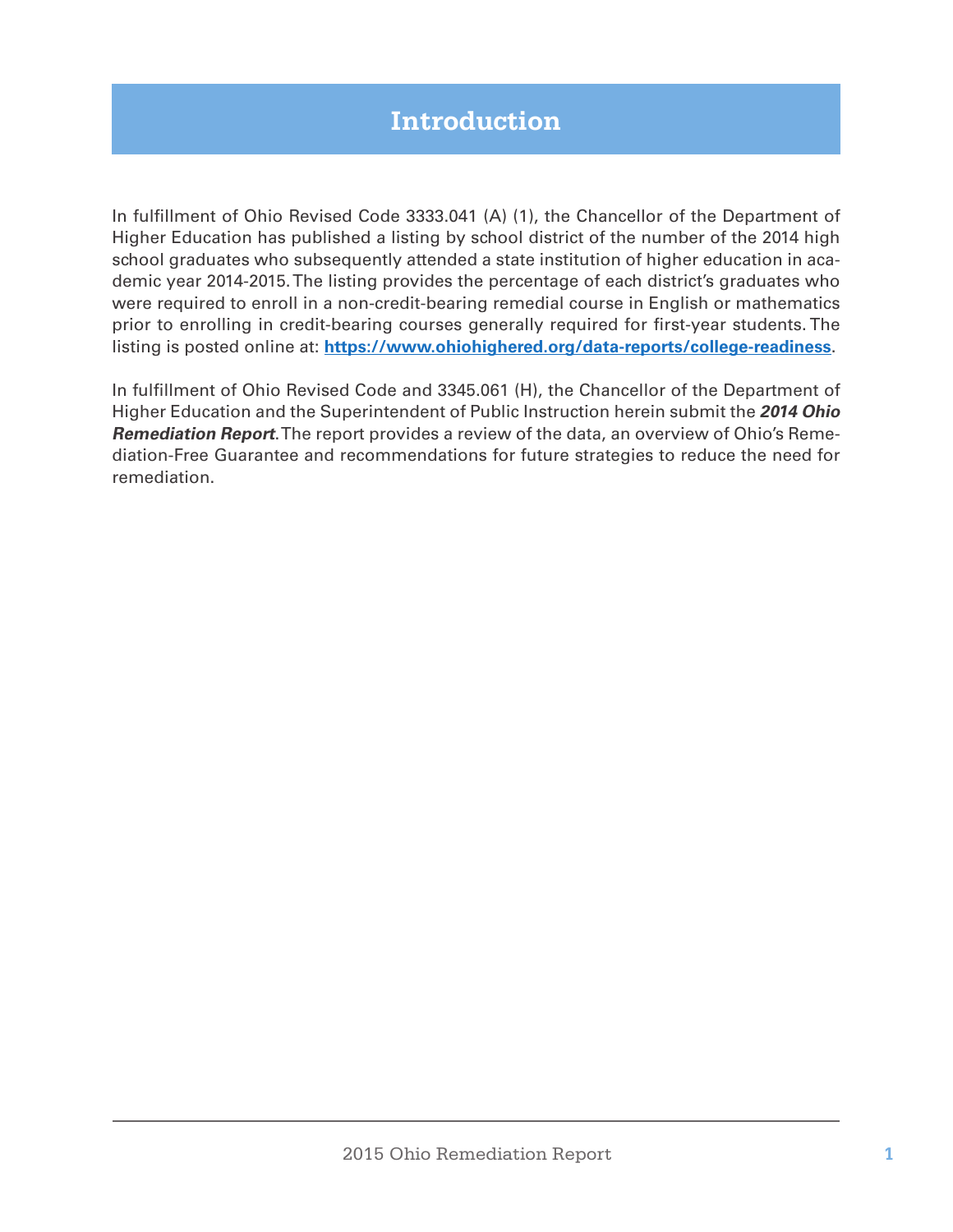## **Overview**

In fall 2014, the percentage of new enrollees requiring remedial coursework in Ohio's public colleges and universities decreased, continuing a positive trend since 2009. At the same time, the number of Ohio high school graduates enrolling in an Ohio public institution rose by more than five percent, reversing a pattern of enrollment declines since 2009. These outcomes are the result of multiple efforts, including statewide initiatives to enhance academic and career advising, educator collaboration to align high school to college student learning outcomes and the implementation of college placement practices that support student success.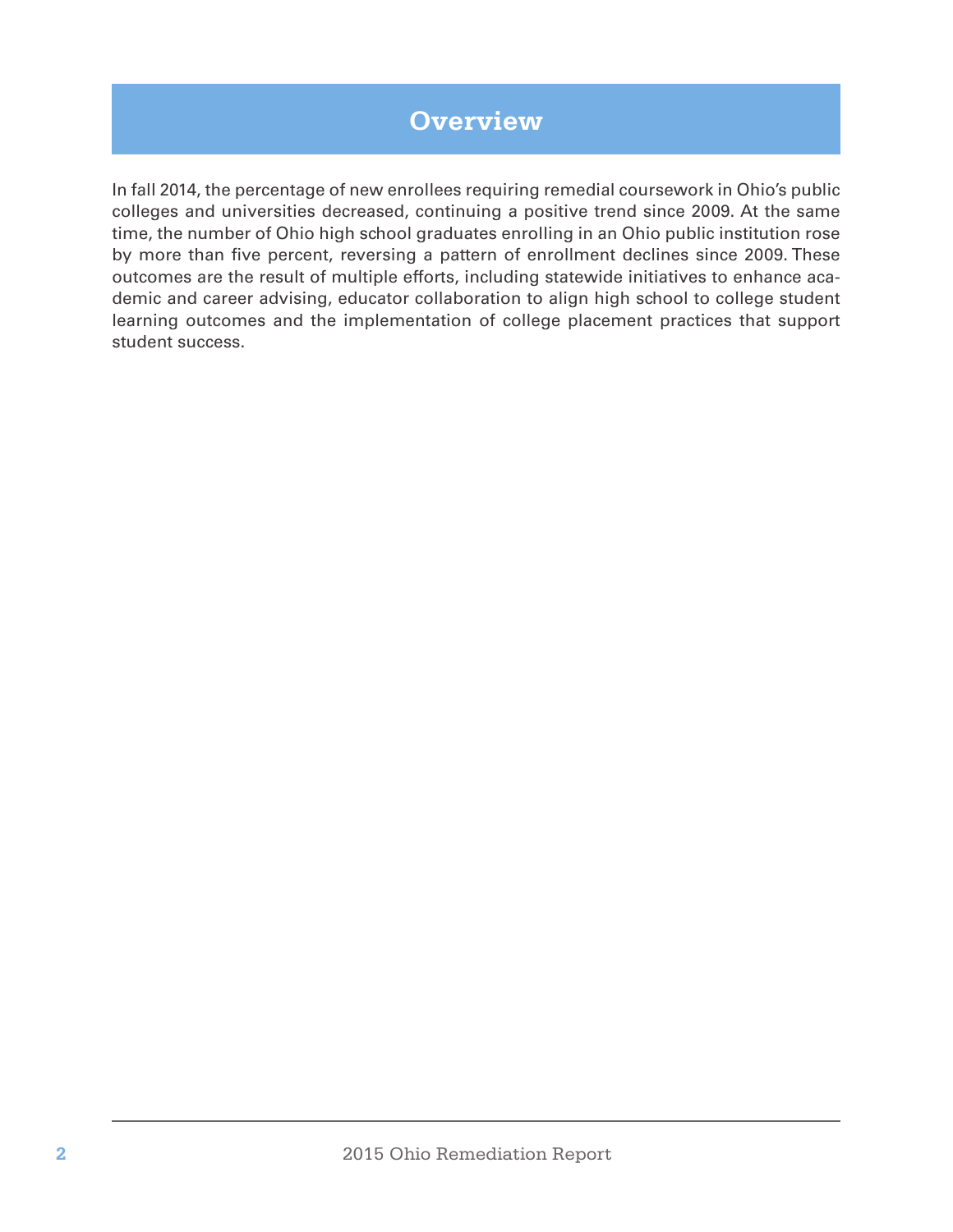## **Data Review**

Enrollment patterns from 2009 through 2014 show the number of Ohio public high school graduates matriculating into Ohio public colleges and universities decreased by 7.64 percent, dropping from 52,782 in 2009 to 48,749 in 2014. National data from the United States Census Bureau show a 5.89 percent decrease in 18- and 19-year-olds enrolled in college over the same period.<sup>1</sup>

A contributing factor to Ohio's postsecondary enrollment decline has been Ohio's economic recovery and related expanded employment opportunities, resulting in more individuals entering the workforce directly after high school graduation. Underlying causes include a decrease in the high school-age population in Ohio and other Midwest states.<sup>2</sup> United States Census Bureau data show that, from 2010 to 2014, the percentage of Ohioans age 18 and under decreased from 23.7 percent in 2010 (2,734,151) to 22.8 percent in 2014 (2,630,373).<sup>3</sup>



<sup>1</sup> United States Census Burea Table A-5b. The Population 18 and 19 Years Old by School Enrollment Status, Sex, Race, and Hispanic Origin: October 1967 to 2014. **http://www.census.gov/hhes/school/data/cps/ historical/TableA-5b.xls**

<sup>2</sup> Western Interstate Commission for Higher Education, 2012. Knocking at the college door: Projections of high school graduates 8th edition and supplements. **http://www.wiche.edu/info/publications/knocking-8th/knocking-8th.pdf**

<sup>3</sup> United States Census Bureau QuickFacts Ohio. **www.census.gov/quickfacts/table/PST045214/39,00**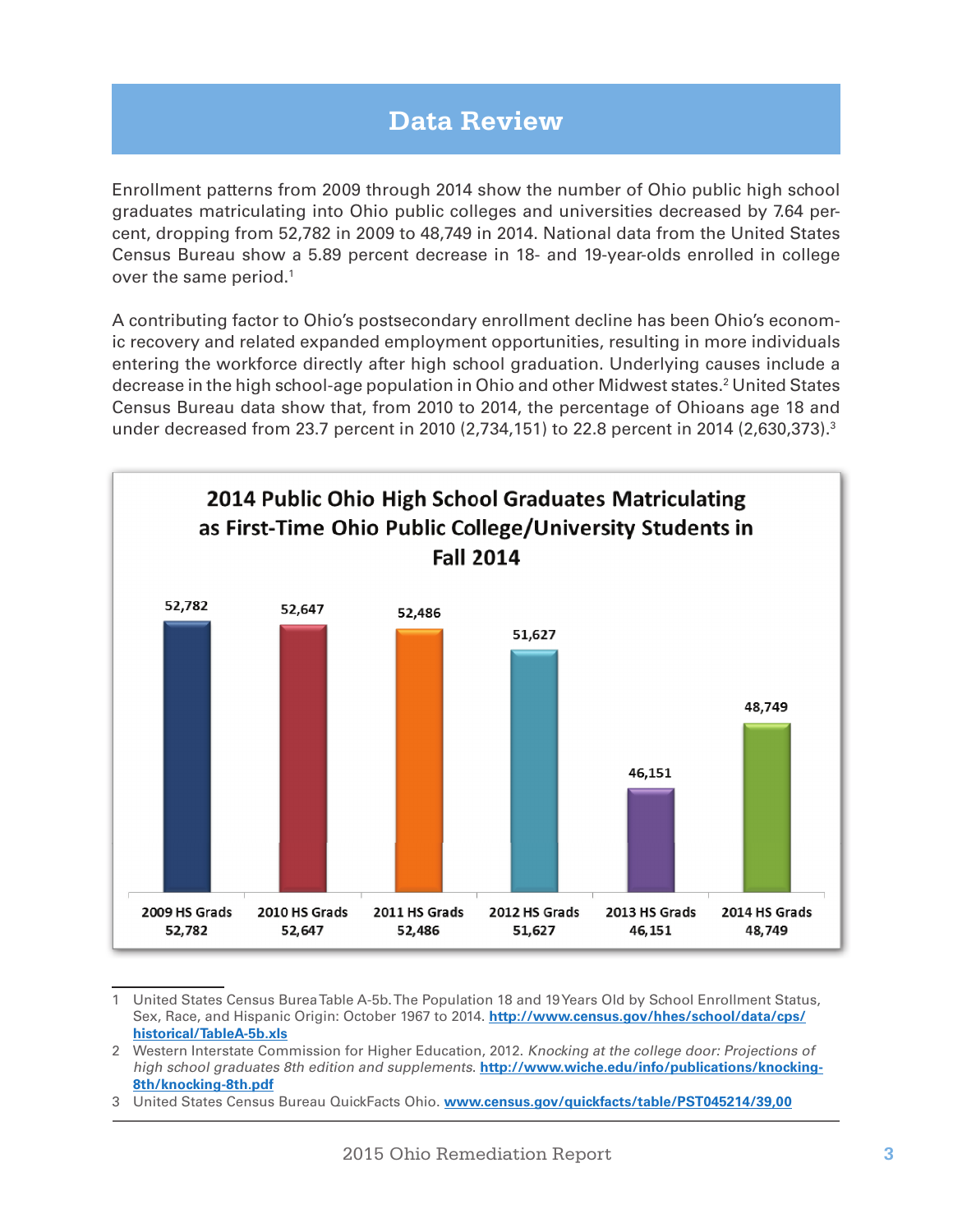Student activity in fall 2014 signaled a reverse in the 2009 through 2013 enrollment trend. The number of Ohio high school graduates in 2014 matriculating to an Ohio public college or university increased by 5.63 percent when compared to 2013.



The graduating class of 2014 continued the positive trend over the five-year period, with a continued decrease in the percentage of enrollees requiring remediation from 41 percent in 2009 to 32 percent in 2014. In 2014, the percentage of high school graduates solely needing mathematics remediation dropped to 28 percent, an impressive improvement when compared with 34 percent in 2009. Similarly, fewer students required English remediation, dropping to 13 percent in 2014 from 19 percent in 2009. The percentage of entering students taking both developmental mathematics and English courses decreased to 10 percent in 2014 from 13 percent in 2009.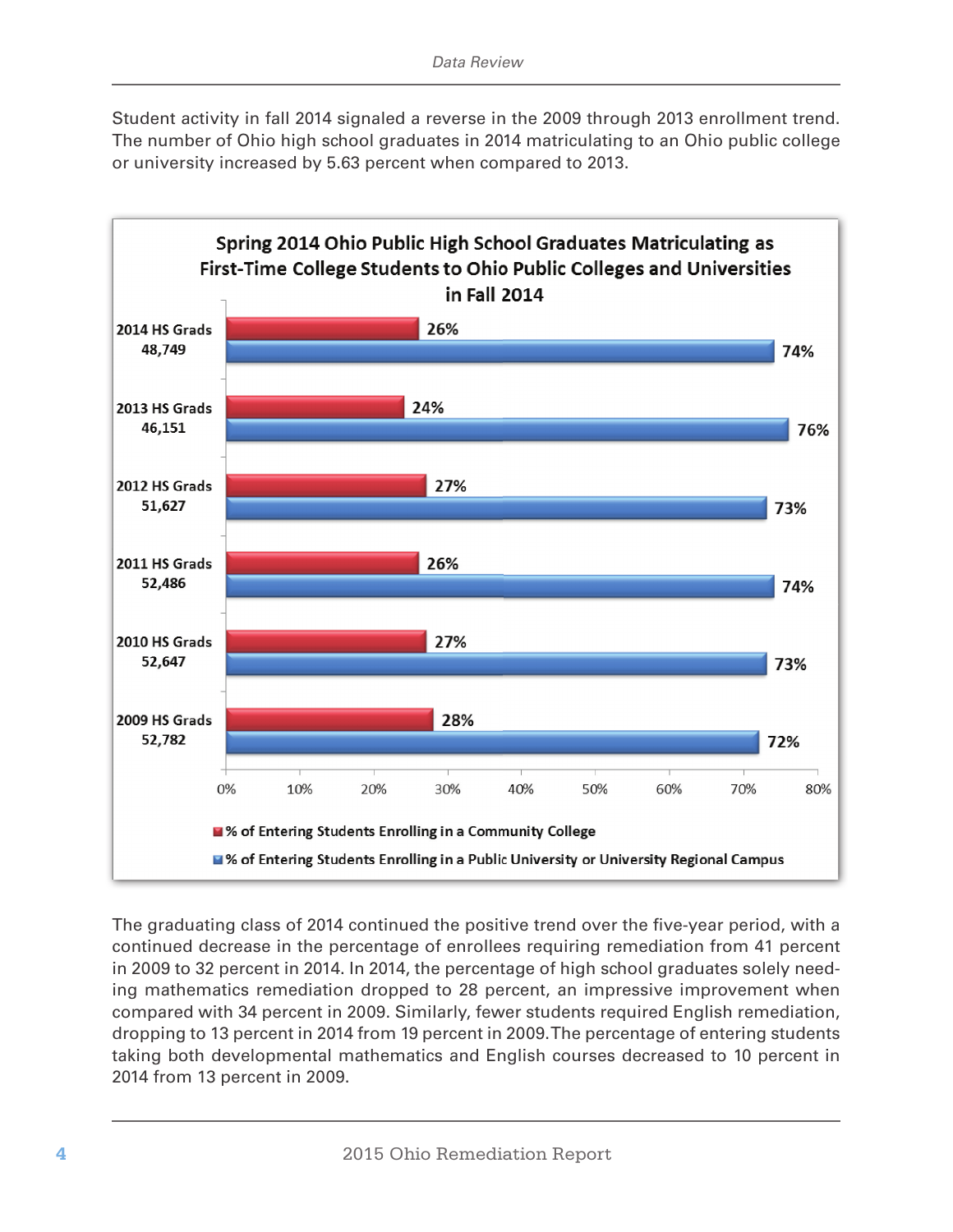A detailed report by school district of the number and percentage of high school graduates requiring remediation when entering an Ohio community college or public university is published online at: **https://www.ohiohighered.org/data-reports/college-readiness**.

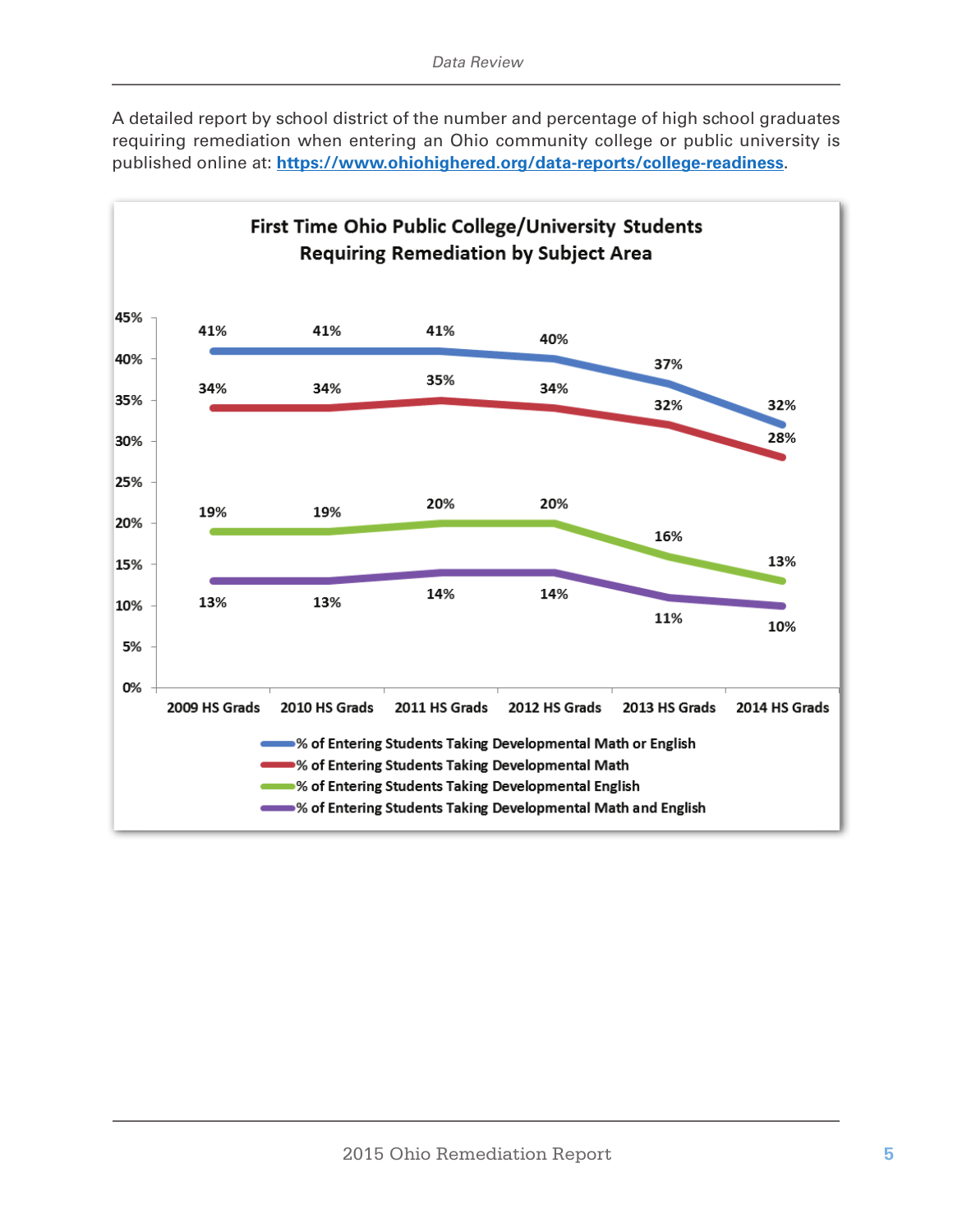### **Ohio's Remediation-Free Guarantee**

In response to a provision of House Bill 153 (129th Ohio General Assembly), the presidents of Ohio's public colleges and universities established uniform statewide remediation-free standards<sup>4</sup> in mathematics, science, reading and writing, which each student enrolled in an Ohio public university or college must meet to be considered in remediation-free status<sup>5</sup> and ready for college-level work. Ohio's consensus definition of college readiness provides a clear, consistent set of goals for students entering postsecondary education directly from high school. A clearer understanding of critical readiness factors and expectations will help more students leave high school prepared to succeed in postsecondary learning. Since implementation of the uniform statewide remediation-free standards, remediation rates in both English and mathematics have shown a steady decrease statewide.

<sup>4</sup> **https://www.ohiohighered.org/sites/ohiohighered.org/fi les/uploads/data/reports/hs-to-college/ 2012\_UNIFORM\_STATEWIDE\_REMEDIATION\_FREE\_STANDARDS%28010913%29.pdf**

<sup>5</sup> Remediation-free status refers to a threshold above which a student would not need additional assessment or consideration for placement into remedial coursework.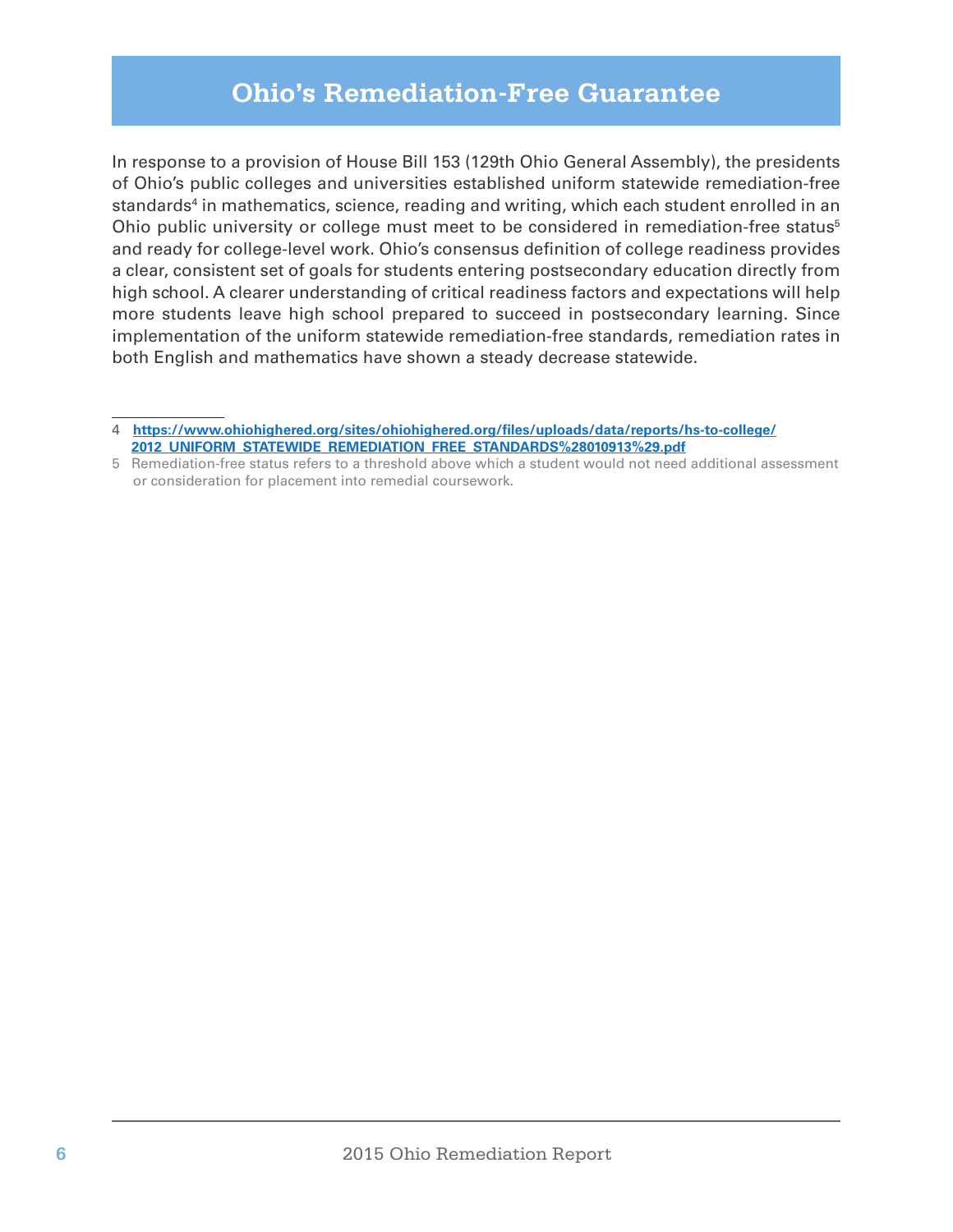### **Recommendations for Future Strategies**

The recommendations included in this report align with the recommendations of the Complete College Ohio Task Force Report and Recommendations<sup> $6$ </sup>, the Rethinking Postsecondary Mathematics: Final Report of the Ohio Mathematics Steering Committee<sup>7</sup>, and the Ohio Department of Education College and Career Readiness<sup>8</sup> requirements, resources, and guidance.

#### **Recommendation 1**: Improve student success in entry-level courses by aligning mathematics to academic programs of study.

The Ohio Mathematics Initiative<sup>9</sup>, an effort supported by the Ohio Department of Higher Education and the Ohio Department of Education, is developing mathematics pathways that align a student's mathematics coursework with what will be needed in her/his major program of study and future career. This model has been shown to reduce remediation rates. The Ohio Mathematics Initiative has developed three pathways to fulfill general education requirements: the Statistics Pathway; the Quantitative Reasoning Pathway; and the Science, Technology, Engineering and Mathematics (STEM) Preparation Pathway. Each pathway provides the requisite skills and knowledge based upon a student's major and desired career.

#### **Recommendation 2**: Develop, implement and evaluate co-requisite strategies to support underprepared students.

In Ohio, colleges and universities are developing, implementing, and measuring the effects of corequisite models that support students academically as they enroll in credit-bearing courses, rather than requiring them to complete remedial work first. Ohio has engaged with Complete College America to scale up corequisite strategies across all public colleges and universities in Ohio. Through this work, students needing academic support will avoid the delays of traditional remediation while receiving just-in-time academic support that keeps them on the path to timely completion of postsecondary credentials that lead to meaningful careers.

<sup>6</sup> **https://www.ohiohighered.org/sites/ohiohighered.org/fi les/uploads/completion/CCO-task-force-report\_ FINAL.pdf**

<sup>7</sup> **https://ohiohighered.org/sites/ohiohighered.org/fi les/uploads/math/MATH-REPORT\_FINAL\_4.22.14.pdf**

<sup>8</sup> **http://education.ohio.gov/Topics/Career-Tech/College-Tech-Prep/College-and-Career-Readiness**

<sup>9</sup> **https://www.ohiohighered.org/mathematics-initiative**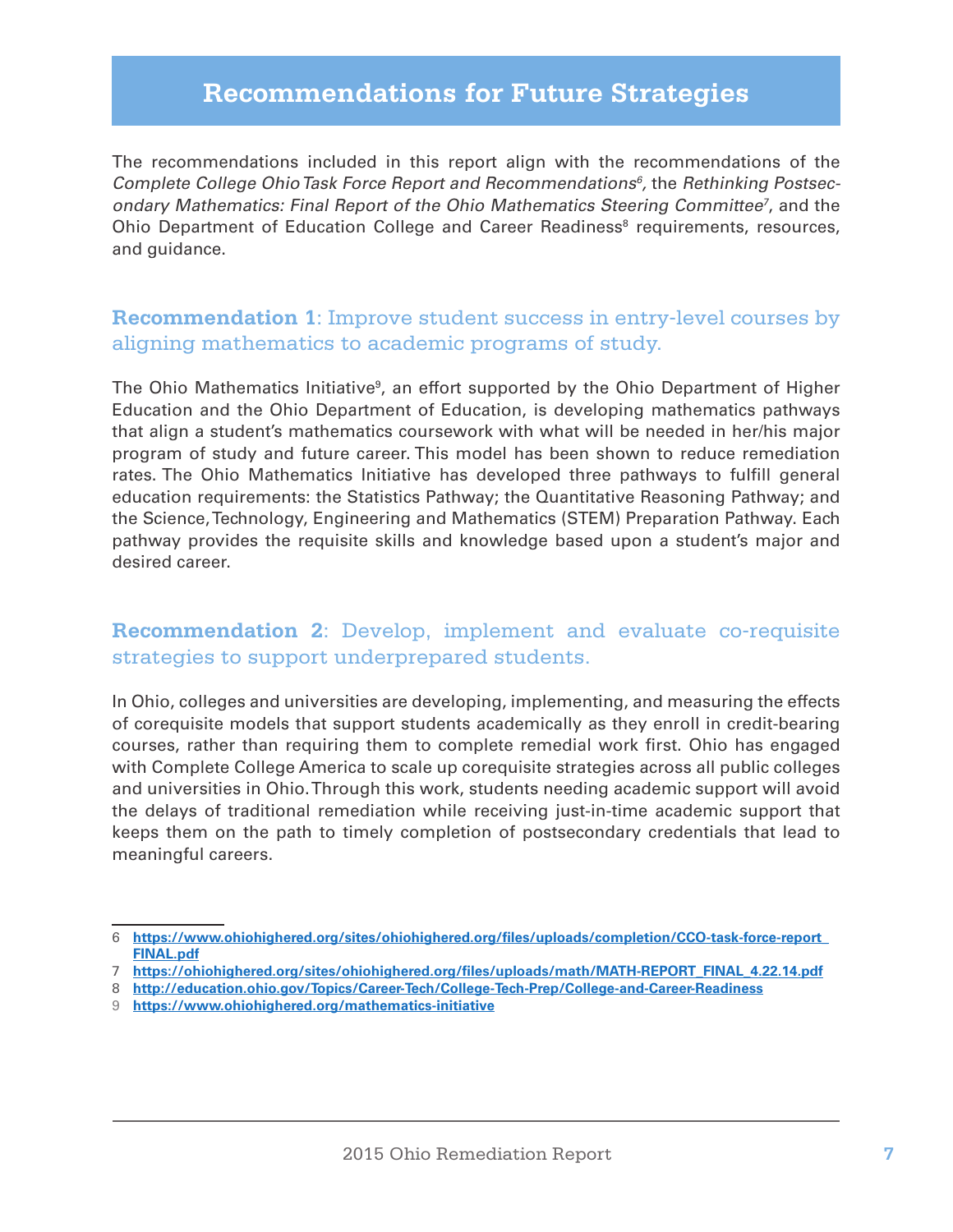#### **Recommendation 3**: Strengthen advising support for all students.

Redesigned education-to-career pathways beginning in high school and widely available corequisite strategies require the involvement and intensive support of academic and career advisors. It is recommended that the Ohio Department of Education and the Ohio Department of Higher Education convene faculty and advisors to share the most effective advising and placement practices that lead to student success. It is further recommended that these practices be brought to scale in Ohio's schools and public institutions of higher education.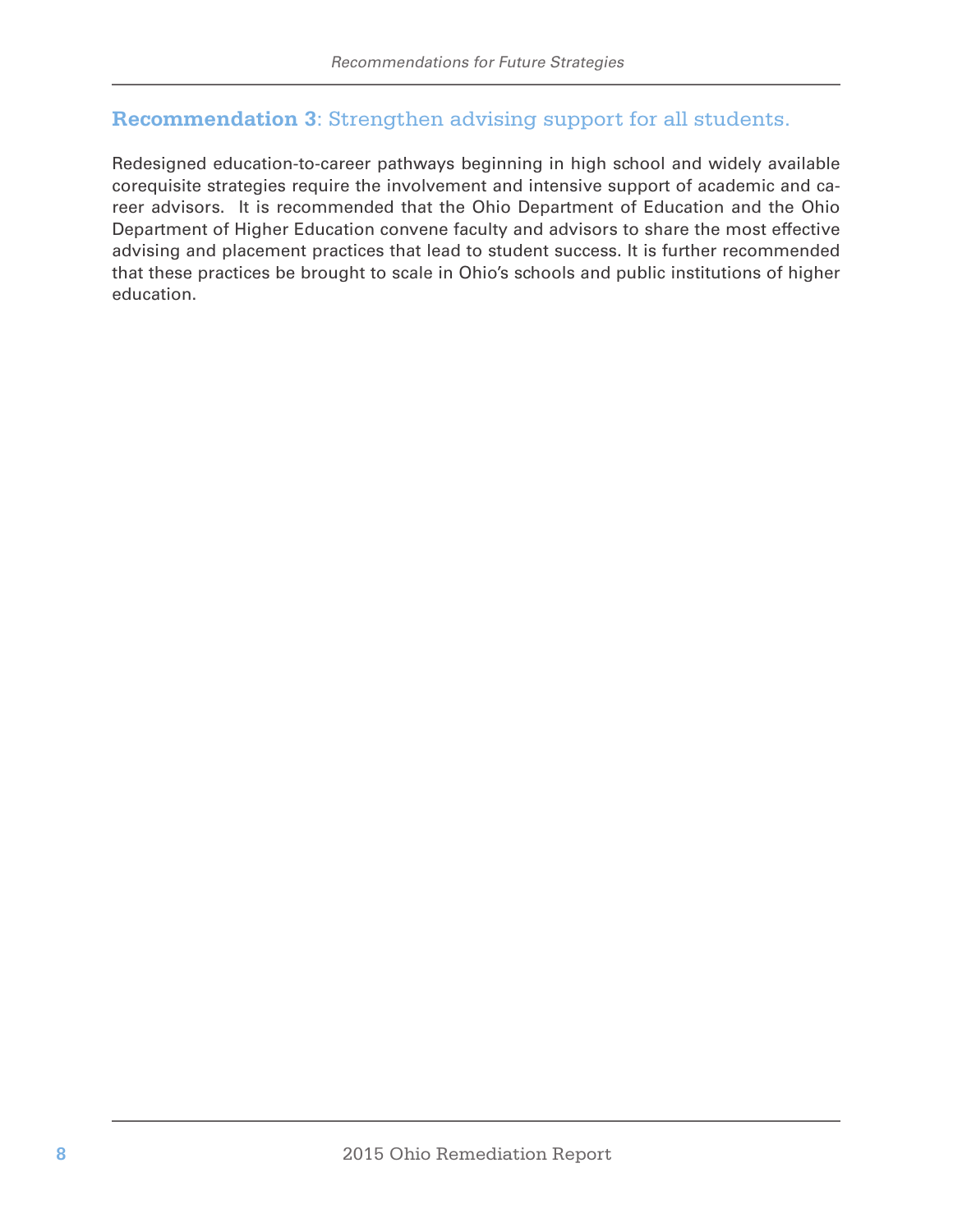## **Conclusion**

In fall 2014, the number of Ohio high school graduates enrolling in college increased while the percentage of students needing remediation decreased. This combination of positive outcomes is the result of multiple strategies, including enhanced advising, Ohio's uniform statewide remediation-free standards, P-16 alignment initiatives, co-requisite academic support strategies and the commitment of students, families and educators.

While progress to reduce the need for remediation in college is under way, much work remains. The recommendations in this report identify opportunities to build on the progress the state has made in supporting student success across the P-16 continuum.